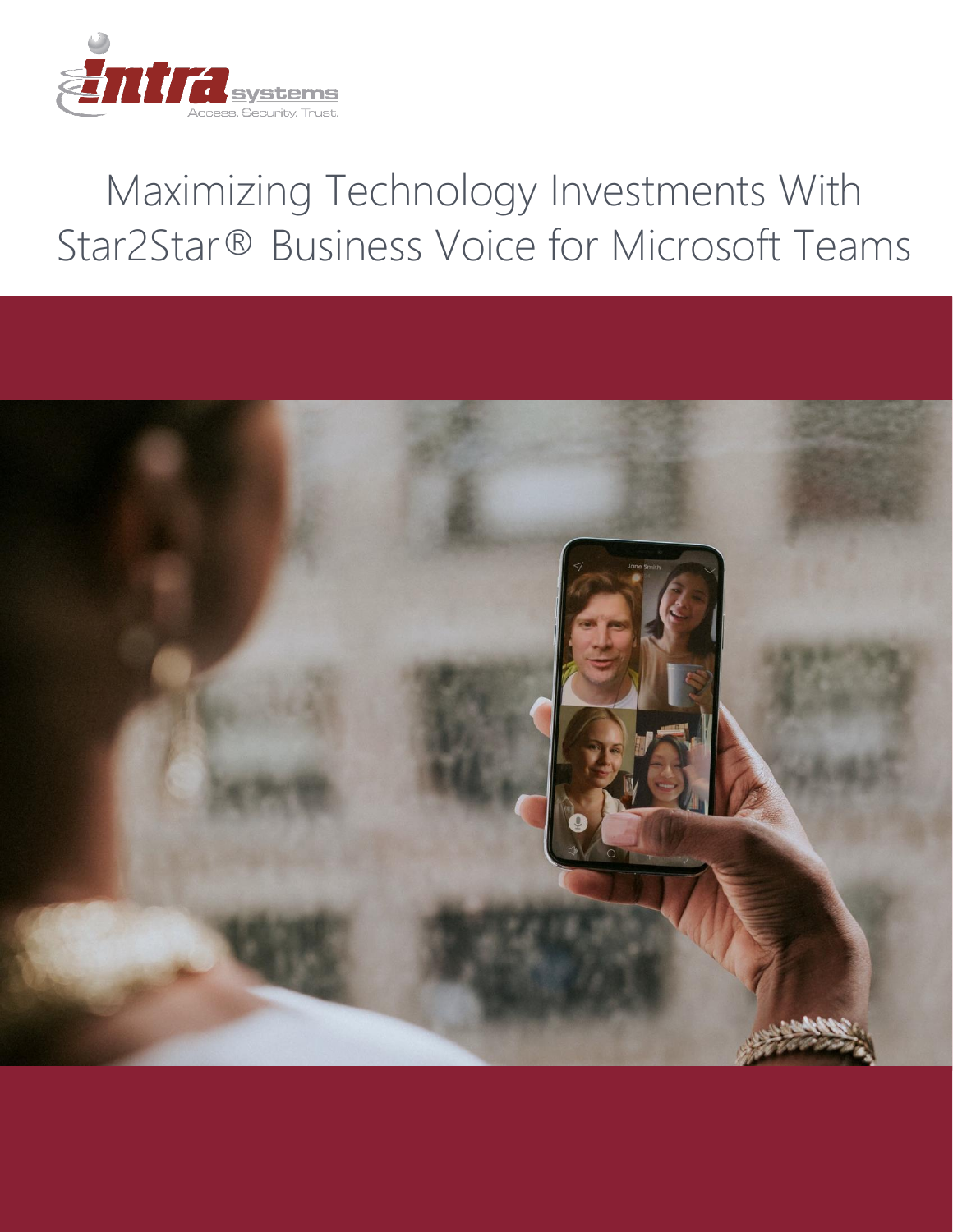

### Now Leverage Enterprise-Grade Calling From Star2Star Within Microsoft Teams

Your company loves Microsoft Teams because the platform makes it easy to communicate and collaborate as a group. However, Microsoft's native voice feature and supported calling plans just are not cutting it. You need a better option. Fortunately, there is an easy fix. IntraSystems has partnered with Star2Star because integrating Star2Star's leading Business Voice service directly into Microsoft Teams enables unmatched call quality from any location.

## Star2Star & Microsoft Teams: A Powerful **Combination**

Today's business - especially in light of the COVID-19 pandemic - requires more flexibility and customizable communications to keep up with a changing business landscape. Organizations in need of more remote work solutions as well as businesses that still manage in-person operations both benefit from mixed mode communications. In terms of Microsoft Teams, companies that have been leveraging the platform as their sole communications tool may have found that they needed more traditional devices to perform some job functions. This is especially true for nonknowledge workers fulfilling a specific role such as cashiers, service desk operators, and so on, who rely on physical phones and shared extensions. These types of workers, compared to knowledge workers, rely more on high quality voice than the collaboration features of MS Teams.

Star2Star's Business Voice for Microsoft Teams allows businesses to leverage flexible and cost-effective voice services within their Teams platform. This provides exceptional availability and performance for distributed enterprises with features such as robust extension-toextension dialing, true one-number service with Find Me/ Follow Me call forwarding, and SMS text messaging for the same number.



#### Additional features include:

- Leverage your current line and phone number to make or receive calls
- Integrate your own PBX tools, such as your end user portal
- Manage registration and activation for Teams-PBX users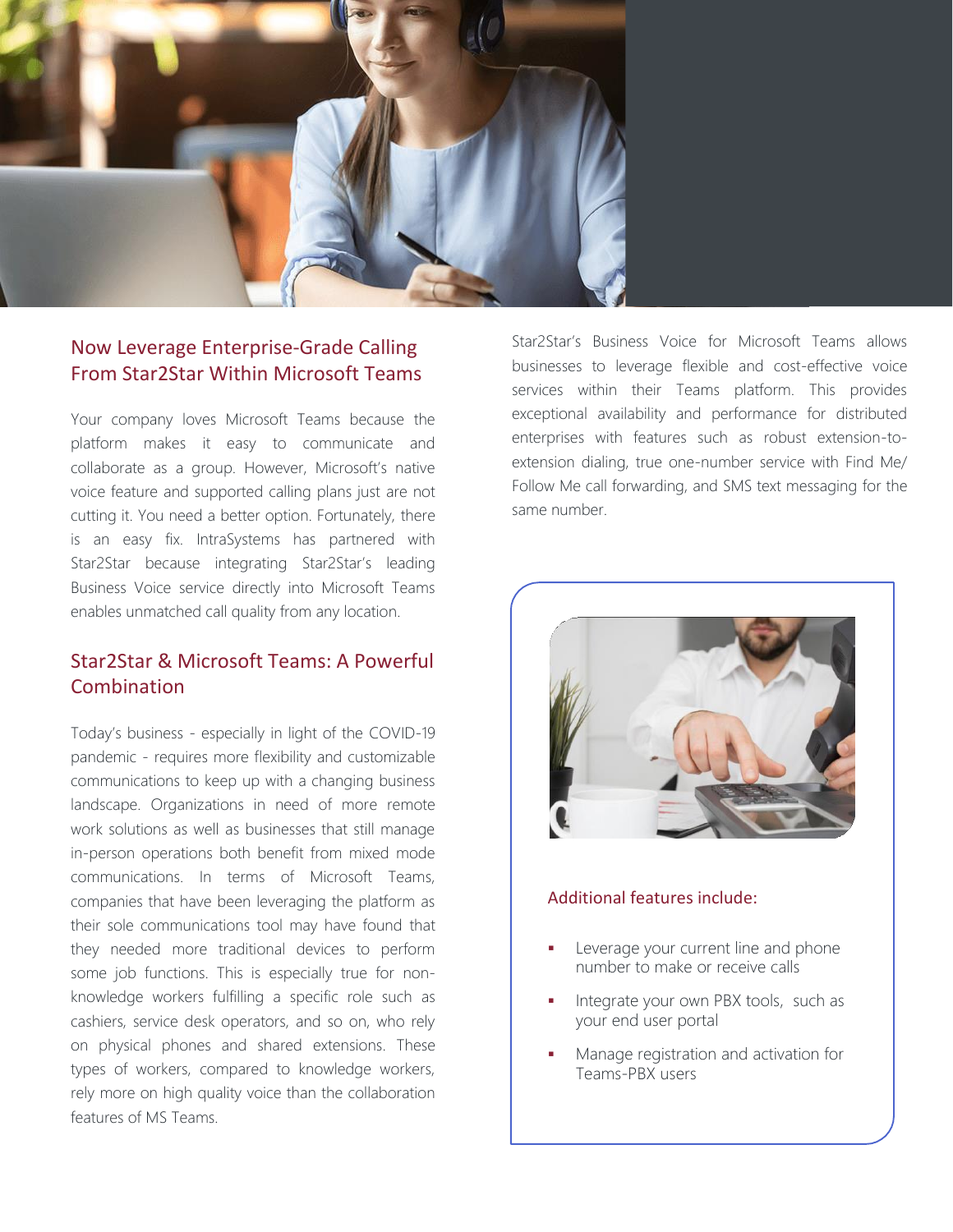

# Why Star2Star with Teams?

There are several reasons to integrate Star2Star Business Voice with Microsoft Teams. Here are a few of them.

#### Save Money

A Microsoft Teams calling plan can be expensive, especially when deploying licenses at scale or using the platform for international calls. Star2Star can help your business save money when using Teams, through:

- Flexible per-seat and per-line pricing
- The ability to pool lines across multiple locations
- Low-cost long-distance rates

#### Expanded Feature Set

Teams offers a limited native feature set for voice service. But with Star2Star's cloud-based phone system, users can enjoy the flexibility of leveraging a hybrid communications system. No matter what kind of communications and collaboration requirements your business has, Star2Star Business Voice for Microsoft Teams allows you to combine the best-in-class voice services with Microsoft Teams collaboration suite. Star2Star's Business Voice offering also provides the added benefit of flexible pricing and line pooling for greater cost savings.

#### Hybrid & Mobile Flexibility

Teams can restrict where users send and receive calls from. But with Star2Star, Teams users can maximize collaboration and productivity. In addition, Star2Star can work with the Teams mobile client for on-the-go collaboration.

# The Star2Star Advantage

Of course, Microsoft Teams can integrate with a variety of thirdparty voice providers, meaning you have plenty of options to consider. However, Star2Star has one of the most competitive offerings on the market. Here are some of the top reasons why customers love Star2Star's industry-leading Business Voice service and why IntraSystems has chosen to partner with Star2Star:

#### Cloud-native Architecture

With Star2Star, your company can choose between the best-of-both-worlds deployment options. Star2Star's pure cloud platform allows you to leverage high-quality, flexible voice without purchasing or managing any expensive or complicated hardware. Alternatively, Star2Star's onpremises cloud platform offers the enhanced reliability of a PBX with the agility of the cloud. Both options provide maximum support, stability, and cost savings.

#### Multi-Location Flexibility

Experience crystal clear calls from any location, from a single office site to a distributed global environment. This is an excellent option for businesses that are looking to maximize flexibility in a changing business landscape.

#### Mission Critical Support

Business Voice operates over Star2Star's proprietary network backbone, for full redundancy, reliability and security to support mission-critical voice communications.

#### Mission Critical Support

Star2Star's Business Voice for Microsoft Teams allows you to leverage seamless calling using Star2Star's cloud based, direct routing integration with the Microsoft Teams platform. This 'unified' Digital experience is also extended to Citrix and Windows Virtual Desktop Workspaces. Star2Star's unique cloud-native communications and collaboration platform integrates seamlessly with your virtual desktop strategy to drive productivity, accelerate ROI, and deliver the best digital end-to-end digital user experience in the market.

#### Industry-leading Guarantees

Star2Star also offers the Three G's: their top guarantees for industry-leading reliability and customer satisfaction. These include:

- **•** 99.999% Uptime Guarantee
- **■** Guaranteed SLAs
- 30 Day Money Back Guarantee